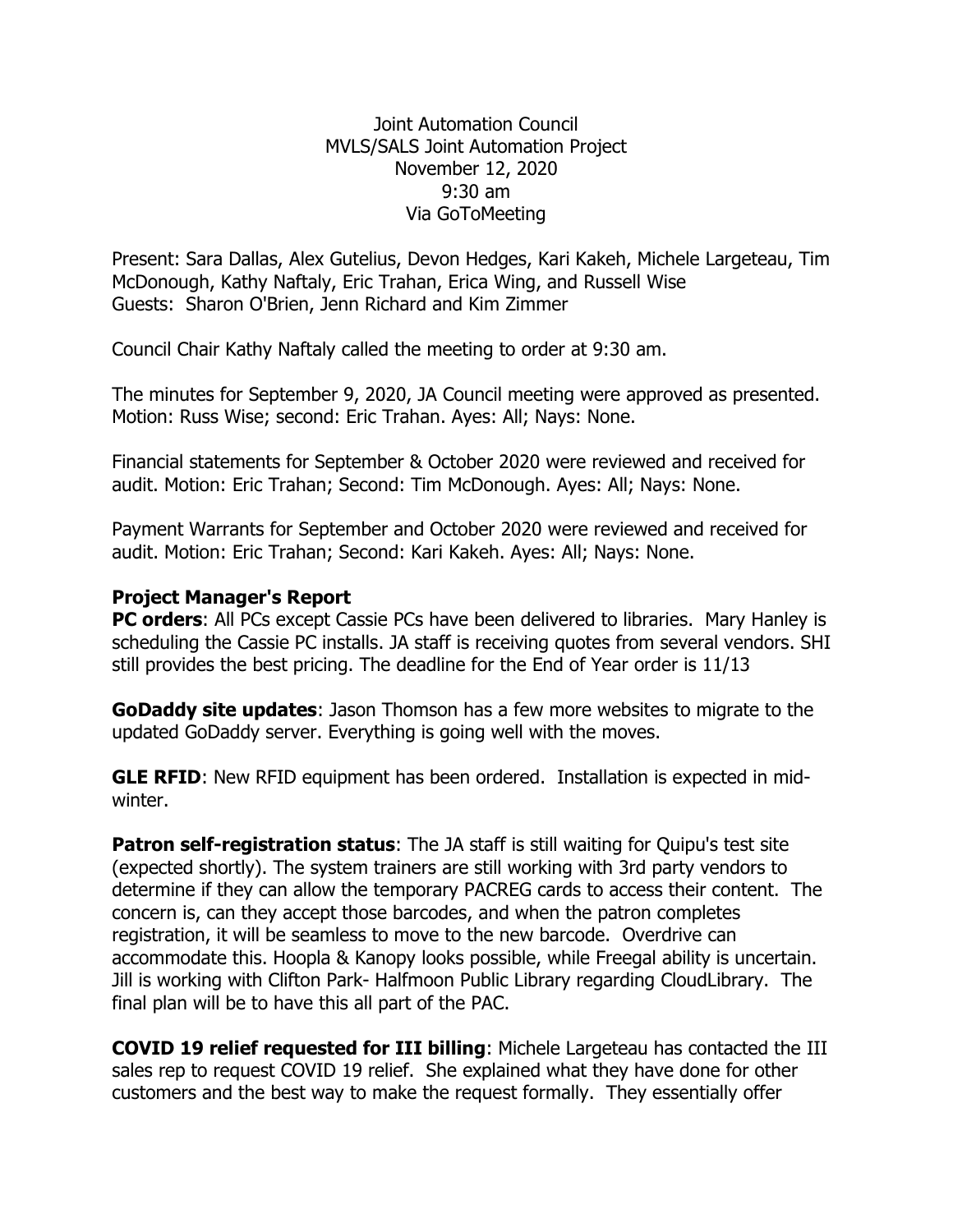reduced annual increases for an extension of the contract. Because we already have a five-year contract for Hosted but no contract for the Polaris licenses, it makes sense to request a contract for the licenses to match the timeframe with our Hosted contract.

There is a 3% increase per year on the Hosted contract and up to 5% on the Polaris licenses. We requested 0%, 0%, 2.5%,3% - we may get something in between. To date, no response from III.

**Subject heading change**: Sara Dallas requested that the catalogers and JA investigate ways to replace the term "illegal aliens" in the PAC with a less offensive subject heading. It would be in conjunction with the SALS Social Justice Statement.

The Library of Congress has not yet made this change; the bibliographic records in the MVLS/SALS database automatically contain the outdated terms in headings, subheadings, related headings.

III was contacted to determine if they had a process or mechanism to automatically or programmatically replace the terms. III does not, meaning it will be a manual effort. Jill Ryder has identified 65 headings and subheadings to be changed in 280 bib records. The change would be to edit each bib record and change the standard subheading to a local subheading (Undocumented immigrants), and resave the record for these existing records and any new records as they are added.

Currently, records are automatically received for integrated eContent. MVLS/SALS staff bulk import records for the majority of the other bibs. A staff member will need to manually search for these 65 terms to catch new bib records to be changed. This searching and correcting will be done weekly or monthly (ongoing) to find any missed or automatically added.

Jill Ryder estimates that it will take one cataloger two days for the initial work. New terms would mean an increase in manual labor for the catalogers; automatic authority updates would not occur. The Library of Congress may change the offensive words in the future. It will take an Act of Congress. Action on this was tabled.

**New building projects**: The Greenwich Free Library will work with Chris Mundell and Adirondack Cable next week. JA staff will reach out to the Amsterdam Free Library regarding the status of its building project.